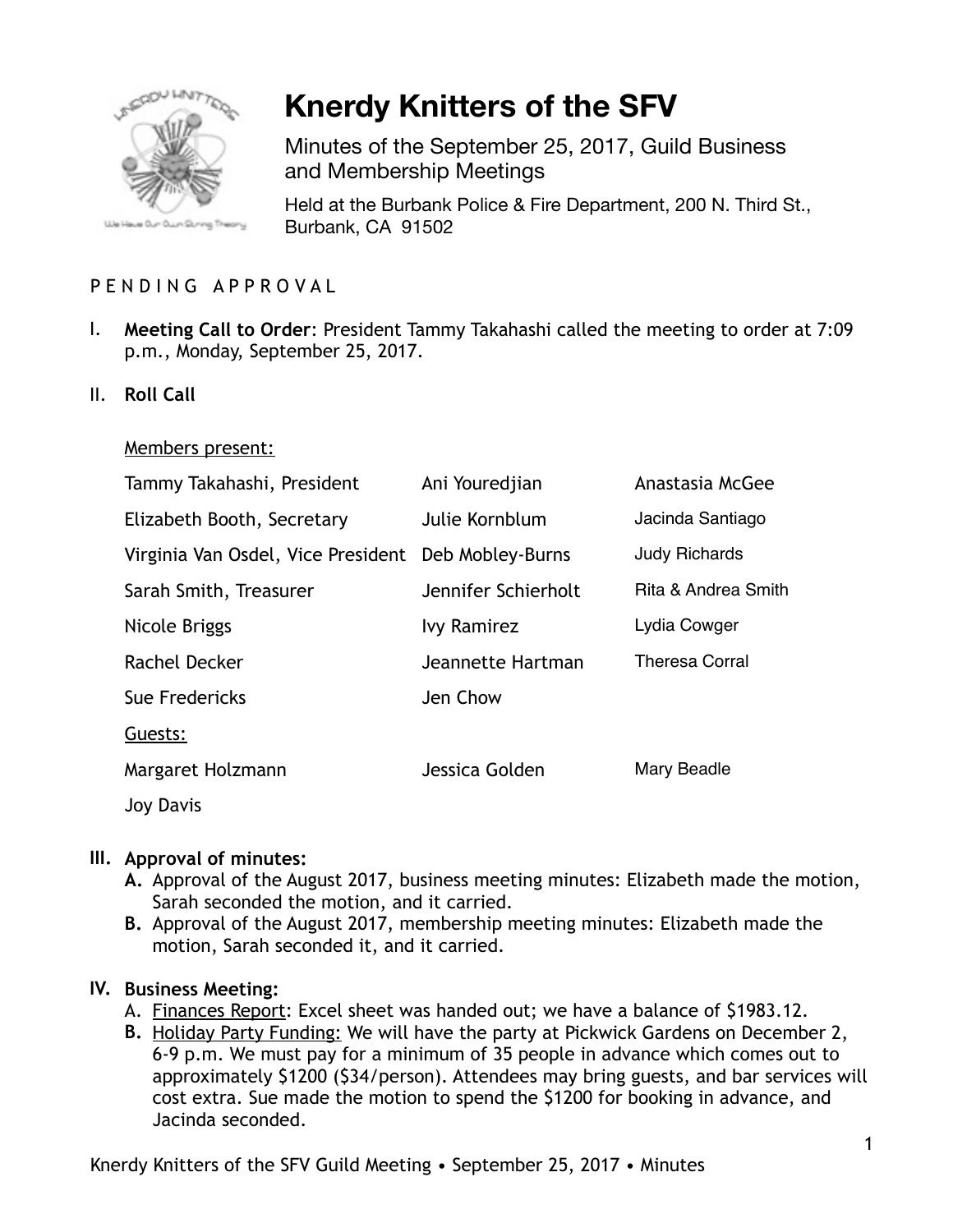- **C.** Newsletter Update: The October issue will be up in a week, and the November issue will be a little late.
- **D.** October Meeting Date: The October Guild meeting will be moved to October 30 and will be held in the usual place at the usual time. The workshop date is moved to October 23 and will tentatively be held at the community room across from the police station. Rita is looking into it, but if that is not possible, the backup plan is to hold it at the Burbank Mall. Workshop will be free for members, \$5 for nonmembers and teachers are invited to help teach beginning knitting, crocheting, weaving, or whatever other craft attendees would like to learn.
- **E.** Knerdy Knitters Cruise: Rita made a tentative date with Auto Club for the weekend of April 13, 2018. It would be a Carnival cruise to Ensenada, and as of now, we have 5 inside and 5 outside cabins booked. Rooms hold 2-5 people. Inside rooms are \$364.08 per person and outside rooms (they have a porthole) are \$409.08 per person. Cost does not include tax or alcohol. If we choose to keep our booking, a deposit of \$25 per person is required by November 21, 2017, with a second deposit of \$100 per person due by December 14, plus all passport information. Passports are required and must remain valid for 6 months past return date. Final payments will be due on or before February 12, 2018. A minimum of 8 rooms must be booked, so all members interested in going signed up on a sheet, and further communication and settling on a date will be determined among those going.

## **V. Membership Meeting:**

## **A. Events and Projects**

- 1. Charity Projects: Rachel will collect all the knitted knockers in November so they can be mailed in early December. You MUST send yarn labels with each completed set of knitted knockers. Please keep each pair in a separate plastic bag with the size made and the yarn label included. She has extra yarn left over for anyone else who would like to participate.
- 2. Knit- and Crochet-Along: There will be one more installment for each of the patterns. Anastasia has finished the first half of her CAL blanket, and also wanted to let everyone know that the last section of the CAL WILL include a border.
- 3. Fandom Challenge: This is a competition for members. Participating members are asked to make a project in 2017 to represent whatever they are a fan of. Only one prize per person, but you may enter up to 3 times. Jacinda created a Google Docs entry form. Please fill out a form for each entry. Must enter by October guild meeting. We have 8 entries so far. Please note that you must bring your project to the holiday party in order for it to be voted on and win.
- 4. L.A. County Fair Report: The DIY Studio was listed on the website as one of the top 5 cool things to do at the County Fair. For next year, we would like to have more chairs and more signage. Tammy has slips for everyone's projects, so please contact her about getting your project back.
- 5. Holiday Party: The Holiday Party (Dec. 2) will be at Pickwick Gardens. Sue would like to do decorations based on an all-inclusive Winter Festival theme, plus include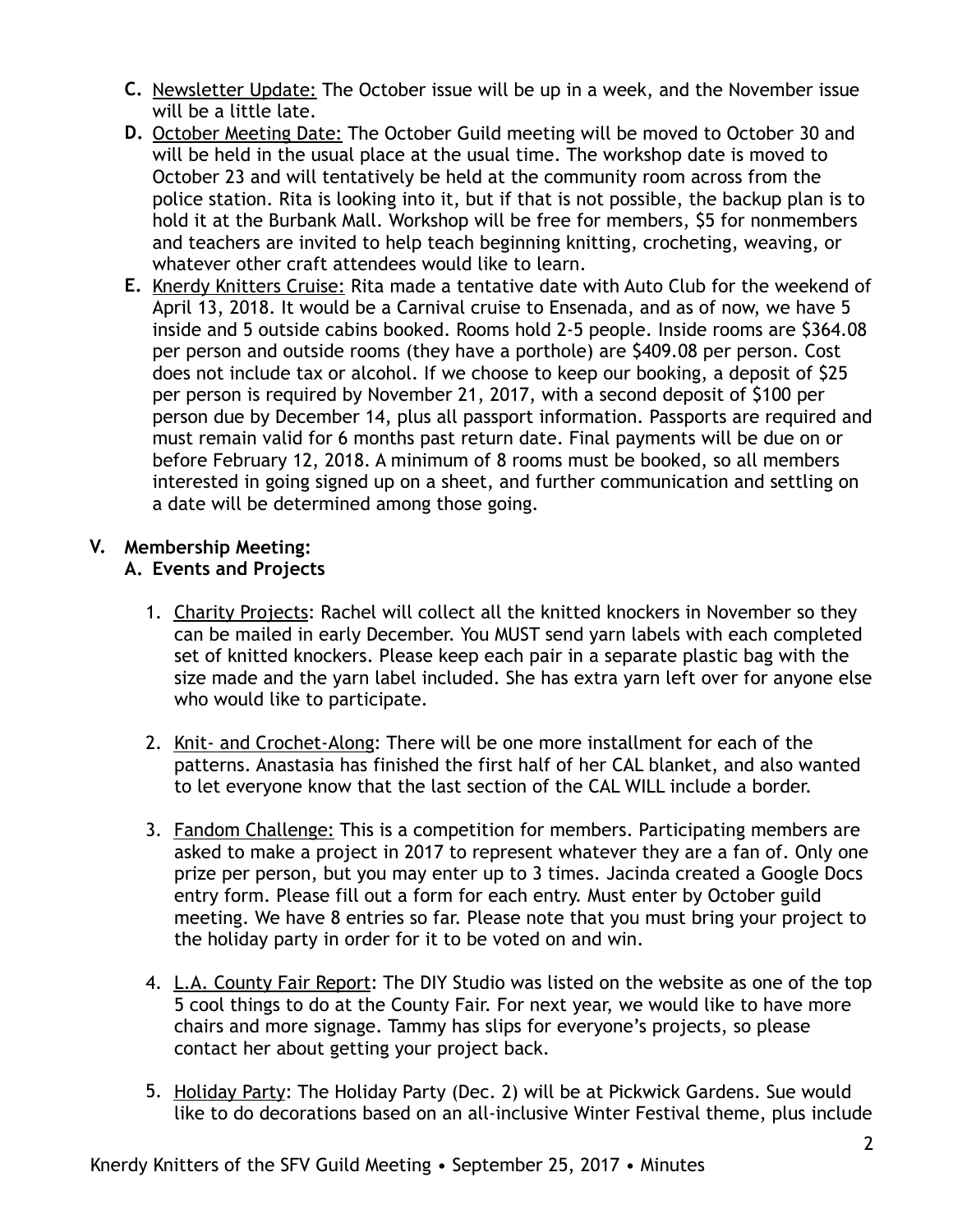a photo board of Knerdy Knitters photos taken over the years. Virginia is lending her projector, and Jeannette has helped figure out the pattern giveaways for this year.

6. Weaver Festival: This event is November 5 and will be held at the Torrance Cultural Arts Center. Knerdy Knitters always has an informal presence at this event and will again this year.

## **B. Show and Tell:**

- 1. Jeannette: Test knit for Julie's baby blanket design. Also working on Prism Yarns shawl - there are 500 sts per row.
- 2. Lydia: FO's: 2 baby bibs blue/white and green, a green baby cloth, and a sewn project bag. Working on a blue shawl.
- 3. Tammy: Almost finished with her heathered blanket design and is looking for test knitters.
- 4. Ivy: Working on a light aqua crocheted blanket. FO Meandering Paws orange and black crocheted scarf.
- 5. Rachel: Working on the March/April section of the CAL blanket.
- 6. Sue: Finished a black bee-stitch crocheted sample.
- 7. Ani: FO's: Large red and orange variegated ribbed blanket, ribbed scarf in cool colors and neutrals, and a wrap in dark German yarn.
- 8. Jacinda: Working on a pink, gray and white ripple baby blanket and a gray Renaissance beaded shawl.
- 9. Deb: Working on her 6th start of a half DC baby blanket in green, yellow and white.
- 10.Theresa: Took a knitting class with Tammy at Michaels and brought a practice swatch.
- 11.Rita: Working on baby blanket on the bias in pink gradated Homespun, and a red short-row ruffled scarf in magenta yarn.
- 12.Andrea: FO gray and red fingerless mits for a Halloween costume.
- 13.Mirna: Working on purple topdown dress for daughter.
- 14.Virginia: Working on pink cashmere top-down cardigan. FO Stars and Stripes Forever scarf design.
- 15.Nicole: More progress on KAL blanket.
- 16.Jen C: FO Purple and neon yellow shawl and sewn Lord of the Rings project bag.
- 17.Julie: Virginia's diagonal stripe top design in teals, Fandom challenge crescent shawl - Waiting for Rain. Tell: Started a video podcast with Judy called Knitting Around LA. Also working on socks.
- 18.Judy: Working on socks.
- 19.Anastasia: FO foot coaster for Juvenile Diabetes Foundation charity. Also working on CAL blanket and a capelet for the Fandom challenge.
- 20.Margaret: Working on a graphic blanket design.
- VI. **Meeting Adjournment.** Tammy adjourned the meeting at 8:55 p.m.

## **Next meetings:**

- Saturday Stitchers, 10 a.m. to noon, September 30 at Starbucks, 1520 W. Olive Ave.
- TGIFiber, 7 to 9 p.m., Monday, October 9, Four 'n 20 Restaurant & Grill, 5530 Van Nuys Blvd., Sherman Oaks.